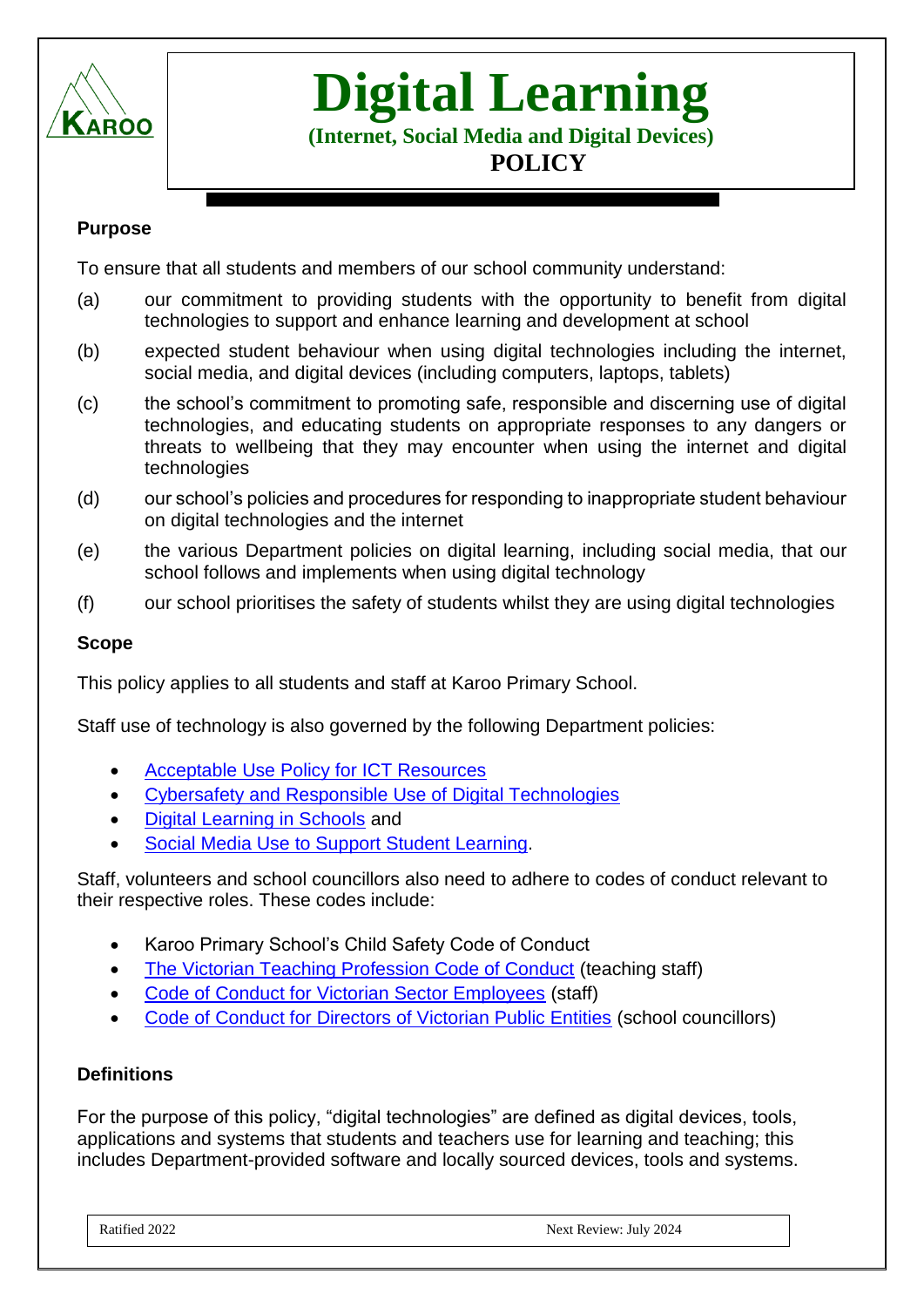# **Policy**

## **Vision for digital learning at our school**

The use of digital technologies is a mandated component of the Victorian Curriculum F-10. Safe and appropriate use of digital technologies, including the internet, apps, computers and tablets, can provide students with rich opportunities to support learning and development in a range of ways.

Through increased access to digital technologies, students can benefit from learning that is interactive, collaborative, personalised, engaging and transformative. Digital technologies enable our students to interact with and create high quality content, resources and tools. It also enables personalised learning tailored to students' particular needs and interests and transforms assessment, reporting and feedback, driving new forms of collaboration and communication.

Karoo Primary School believes that the use of digital technologies at school allows the development of valuable skills and knowledge and prepares students to thrive in our globalised and inter-connected world. Our school's vision is to empower students to use digital technologies safely and appropriately to reach their personal best and fully equip them to contribute positively to society as happy, healthy young adults.

### **Safe and appropriate use of digital technologies**

Digital technologies, if not used appropriately, may present risks to users' safety or wellbeing. At Karoo Primary School, we are committed to educating all students to use digital technologies safely, equipping students with the skills and knowledge to navigate the digital world.

At Karoo Primary School, we:

- use online sites and digital tools that support students' learning, and focus our use of digital technologies on being learning-centred
- use digital technologies in the classroom for specific purpose with targeted educational or developmental aims
- supervise and support students using digital technologies for their schoolwork
- effectively and responsively address any issues or incidents that have the potential to impact on the wellbeing of our students
- have programs in place to educate our students to be safe, responsible and discerning users of digital technologies
- educate our students about digital issues such as privacy, intellectual property and copyright, and the importance of maintaining their own privacy and security online
- actively educate and remind students of our *Student Engagement* policy that outlines our School's values and expected student behaviour, including online behaviours
- have an Acceptable Use Agreement outlining the expectations of students when using digital technologies for their schoolwork
- use clear protocols and procedures to protect students working in online spaces, which includes reviewing the safety and appropriateness of online tools and communities and removing offensive content at the earliest opportunity
- educate our students on appropriate responses to any dangers or threats to wellbeing that they may encounter when using the internet and other digital technologies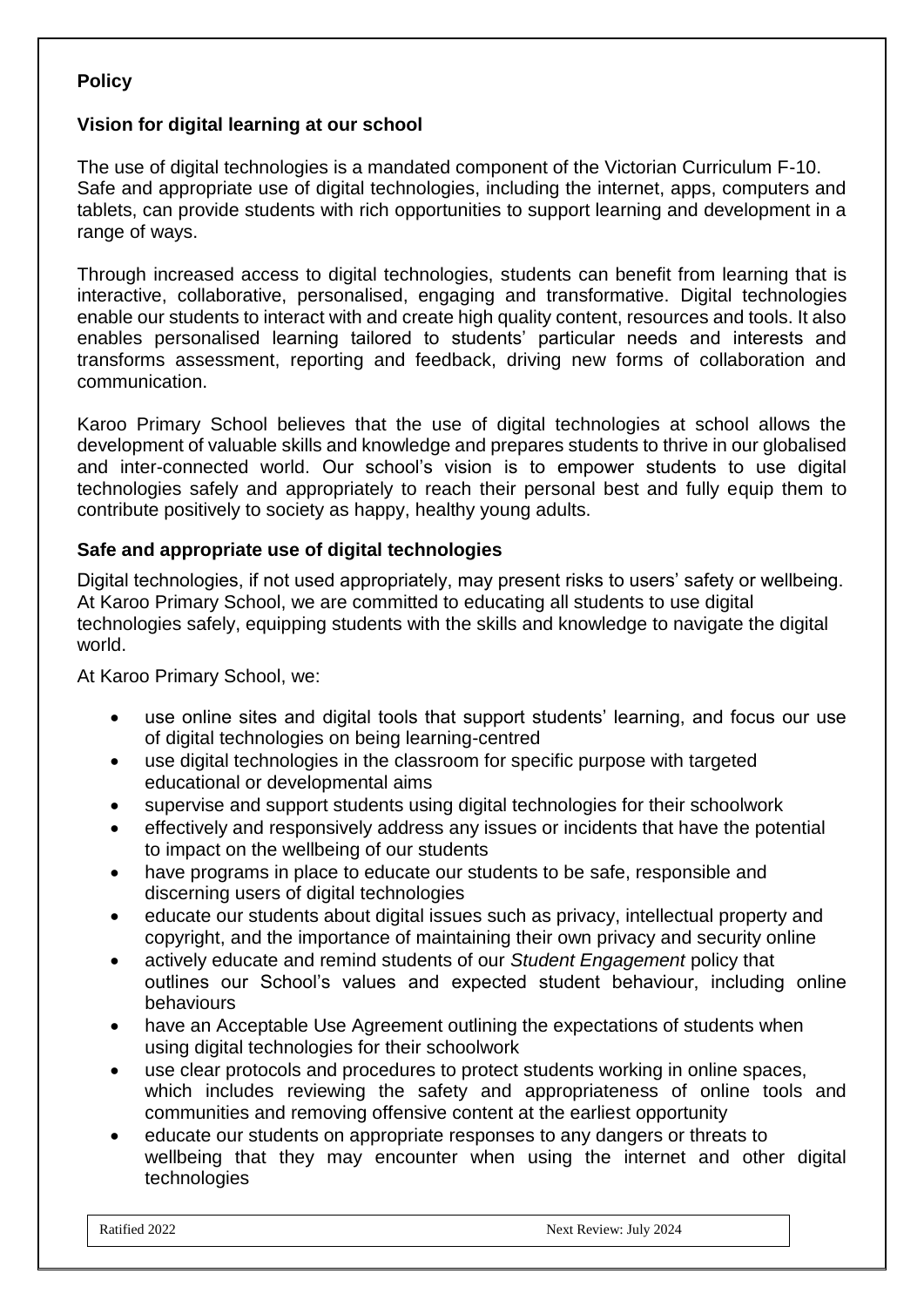- provide a filtered internet service at school to block access to inappropriate content
- refer suspected illegal online acts to the relevant law enforcement authority for investigation
- support parents and carers to understand the safe and responsible use of digital technologies and the strategies that can be implemented at home through regular updates in our newsletter, information sheets, website/school portal and information sessions.

Distribution of school owned devices to students and personal student use of digital technologies at school will only be permitted where students and their parents/carers have completed a signed Acceptable Use Agreement.

It is the responsibility of all students to protect their own password and not divulge it to another person. If a student or staff member knows or suspects an account has been used by another person, the account holder must notify administration, immediately.

All messages created, sent or retrieved on the school's network are the property of the school. The school reserves the right to access and monitor all messages and files on the computer system, as necessary and appropriate. Communications including text and images may be required to be disclosed to law enforcement and other third parties without the consent of the sender.

Information on supervision arrangements for students engaging in digital learning activities is available in our Yard Duty and Supervision Policy.

### **Social media use**

Our school follows the Department's policy on [Social Media Use to Support Learning](https://www2.education.vic.gov.au/pal/social-media/policy) to ensure social media is used safely and appropriately in student learning and to ensure appropriate parent notification occurs or, where required, consent is sought. Where the student activity is visible to the public, it requires consent.

In accordance with the Department's policy on social media, staff will not 'friend' or 'follow' a student on a personal social media account, or accept a 'friend' request from a student using a personal social media account unless it is objectively appropriate, for example where the student is also a family member of the staff.

If a staff member of our school becomes aware that a student at the school is 'following' them on a personal social media account, Department policy requires the staff member to ask the student to 'unfollow' them, and to notify the school and/or parent or carer if the student does not do so.

#### **Student behavioural expectations**

When using digital technologies, students are expected to behave in a way that is consistent with Karoo Primary School's *Statement of Values, Student Wellbeing and Engagement* policy, and *Bullying Prevention* policy.

When a student acts in breach of the behaviour standards of our school community (including cyberbullying, using digital technologies to harass, threaten or intimidate, or viewing/posting/sharing of inappropriate or unlawful content), Karoo Primary School will institute a staged response, consistent with our student engagement and behaviour policies*.*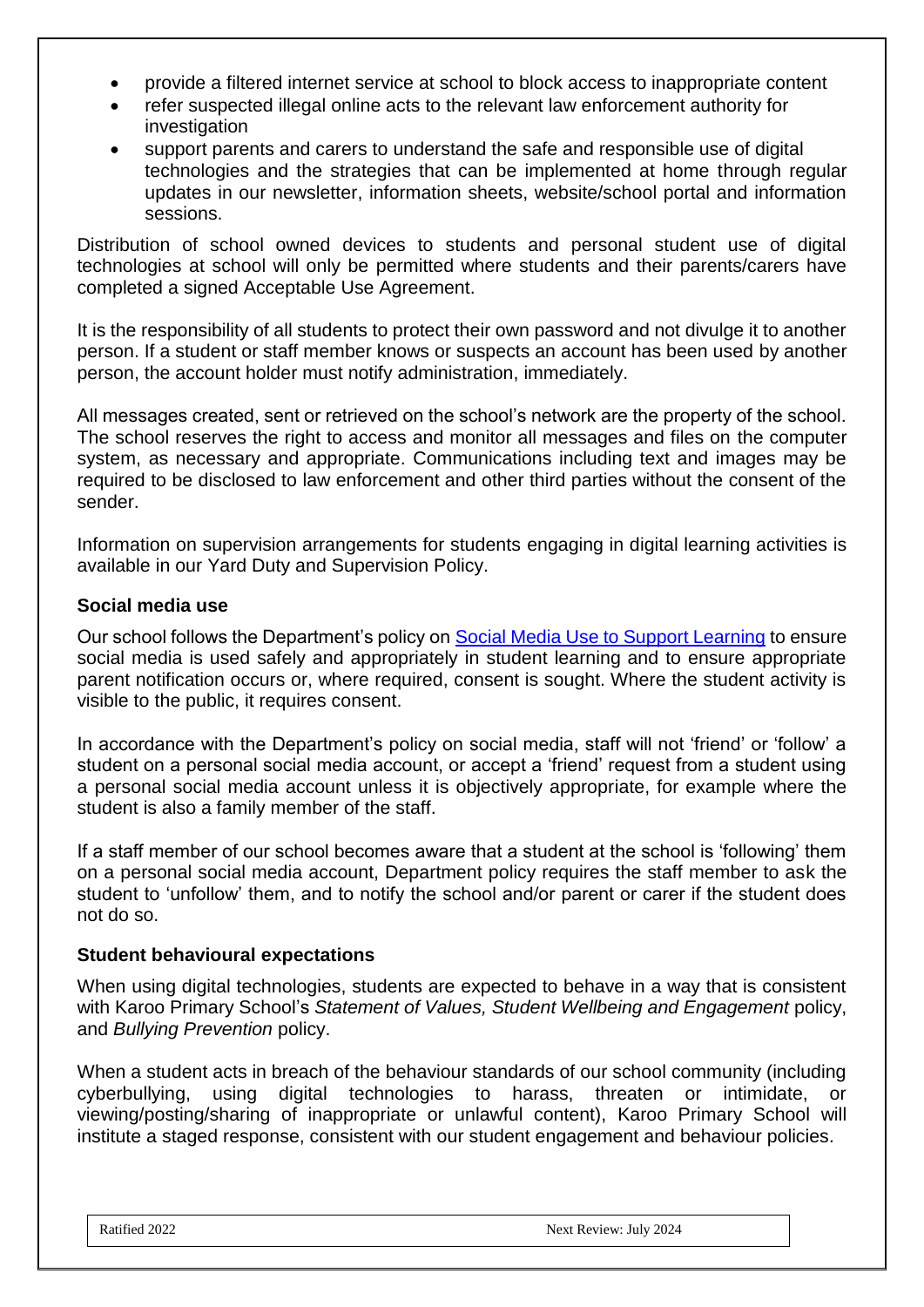Breaches of this policy by students can result in a number of consequences which will depend on the severity of the breach and the context of the situation. This includes:

- removal of network access privileges
- removal of email privileges
- removal of internet access privileges
- removal of printing privileges
- other consequences as outlined in the school's *Student Wellbeing and Engagement* and *Bullying Prevention* policies.

#### **Communication**

This policy will be communicated to our school community in the following ways:

- Available publicly on our school's website
- Included in staff induction and child safety training processes
- Discussed at staff briefings/meetings as required
- Discussed at parent information nights/sessions
- Included as annual reference in school newsletter
- Made available in hard copy from school administration upon request

### **Policy Review and Approval**

| Policy last    | <b>June 2022</b>                    |
|----------------|-------------------------------------|
| reviewed       |                                     |
| Consultation   | <b>School Council</b>               |
| Approved by    | <b>Principal and School Council</b> |
| Next scheduled | 2024                                |
| review date    |                                     |